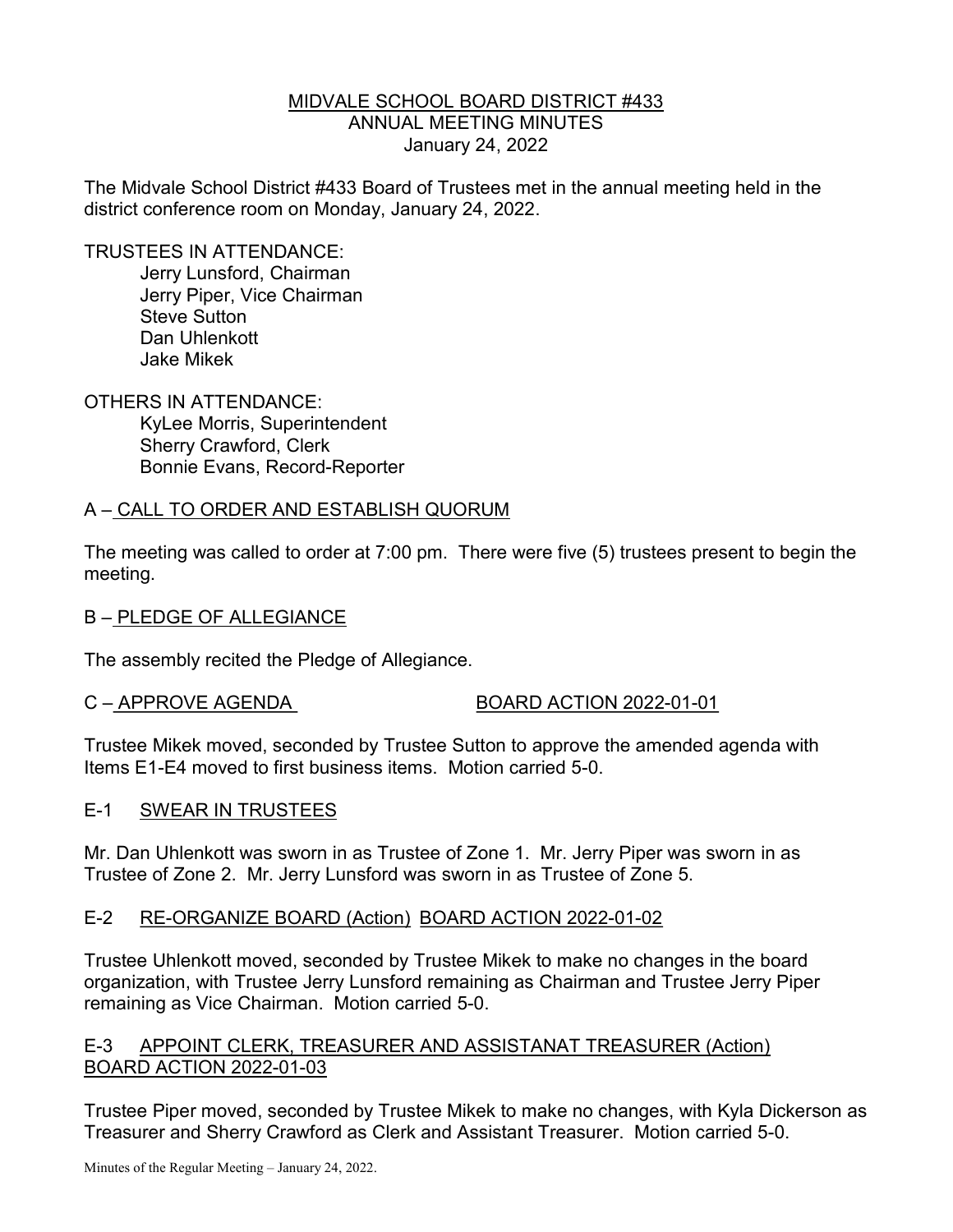## E-4 SET DATE, TIME AND PLACE OF REGULAR BOARD MEETINGS AND LOCATIONS FOR POSTING (Action) BOARD ACTION 2022-01-04

Trustee Piper moved, seconded by Trustee Uhlenkott to hold regular board meetings on the fourth Monday of each month, except December when the meeting will be on the third Monday, to commence at 7:00 p.m. in the Midvale School conference room, with notices to be posted at the Midvale School District Office and Midvale School District Website, as per meeting schedule hand-out. Motion carried 5-0.

## D – APPROVE CONSENT AGENDA BOARD ACTION 2022-01-05

Trustee Piper moved, seconded by Trustee Mikek to approve the consent agenda as follows:

 Minutes of the regular meeting of December 13, 2021 Salaries and Benefits for January 2022 in the amount of \$129,160.33 Bills as of January 24, 2022 in the amount of \$122,220.00 Student Body Treasurer's Report for December 2021

Motion carried 5-0.

E. – REGULAR SESSION

Action Items

5. Pandemic Operations Plan BOARD ACTION 2022-01-06

Trustee Mikek moved, seconded by Trustee Piper to continue with existing Pandemic Operations Plan. Motion carried 5-0.

6. Approve Emergency School Closure on January 5, 2022 BOARD ACTION 2022-01-07

Trustee Piper moved, seconded by Trustee Uhlenkott to approve the emergency school closure on January 5, 2022 due to weather conditions. Motion carried 5-0.

## 7. Update to Policy 721.1 – Approval and Payment of Claims BOARD ACTION 2022-01-08

Trustee Mikek moved, seconded by Trustee Piper to approve the update to Policy 721.1 – Approval and Payment of Claims. Motion carried 5-0.

8. Valedictorian and Salutatorian Honors BOARD ACTION 2022-01-09

Trustee Mikek moved, seconded by Trustee Uhlenkott to approve Amanda Uhlenkott as Valedictorian and Co-Valedictorians Helan Hill and Alyia Adams. Motion carried 5-0.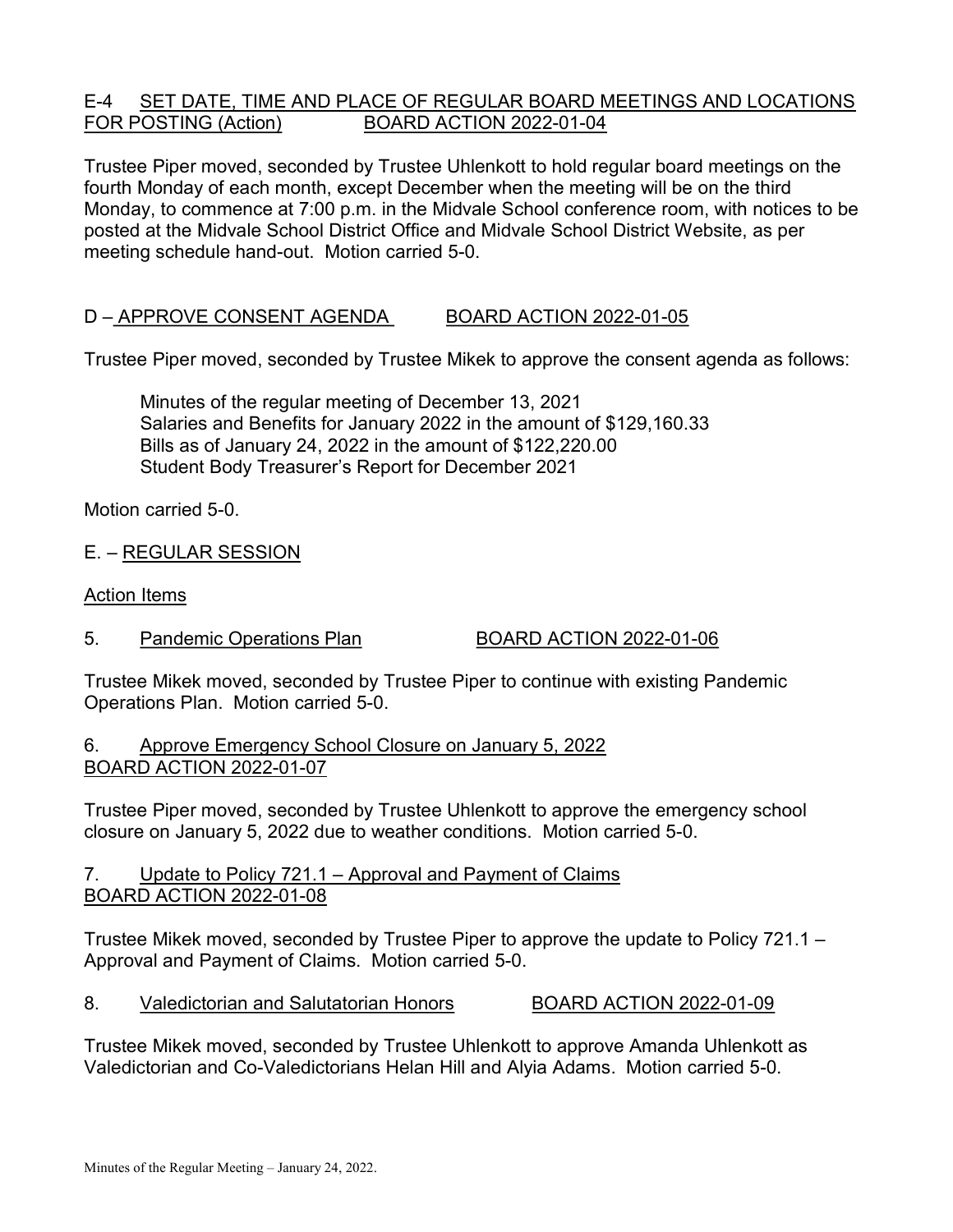## Information Items

# 1. Annual Review Policy 822.1 – Child Nutrition and Wellness

Annual review was held of Policy 822.1 – Child Nutrition and Wellness.

## 2. Trustee Rezone Project Update

Superintendent Morris reported that the Trustee Rezone Project required by Census/Idaho Statute has been approved by the Idaho State Board of Education. Legal descriptions and map of zones will be provided to the school district.

## 3. Policy Section 100 – Philosophy

Three-Year review of Policy Section 100 – Philosophy.

## 4. Policy Section 700 – Financial

Three-Year review of Policy Section 700 – Financial.

## 5. Superintendent's Report

Superintendent Morris reported on (1) Boys Basketball District tournament will be held in Midvale, with Council District hosting, (2) survey to staff regarding next school year, (3) Fifteen students taking 46 dual credit courses, (4) thirty-six new students in the district this year, (5) new lunch room tables expected to arrive in April, (6) scholarships, and (7) near completion of north awning.

## F. ADJOURN TO EXECUTIVE SESSION PER IDAHO CODE 74-206(1)(a)(1)(b) at 7:22 p.m. (7:22pm-8:03pm) BOARD ACTION 2022-01-10

Chairman Lunsford announced the next order of business would be to adjourn to Executive Session per Idaho Code 74-206(1)(a)(1)(b)..

Trustee Mikek moved, seconded by Trustee Uhlenkott to adjourn into Executive Session at 7:22p.m. per Idaho Code 74-206 (1)(a) to consider hiring a public officer, employee, staff member or individual agent, wherein the respective qualities of individuals are to be evaluated in order to fill a particular vacancy or need. This paragraph does not apply to filling a vacancy in an elective office or deliberations about staffing needs in general, and Idaho Code 74- 206(1)(b) to consider the evaluation, dismissal or disciplining of, or to hear complaints brought against, a public officer, employee, staff member of individual agent, or public school student..

BE IT RESOLVED that the Board of Trustees of Midvale School District 433 recess from a regular board meeting into executive session in the manner and purpose authorized by Section I.C. 74-206(1)(a)(91)(b).

The Chairman then directed the Clerk to call for individual vote, which was as follows:

Trustee Sutton Yes